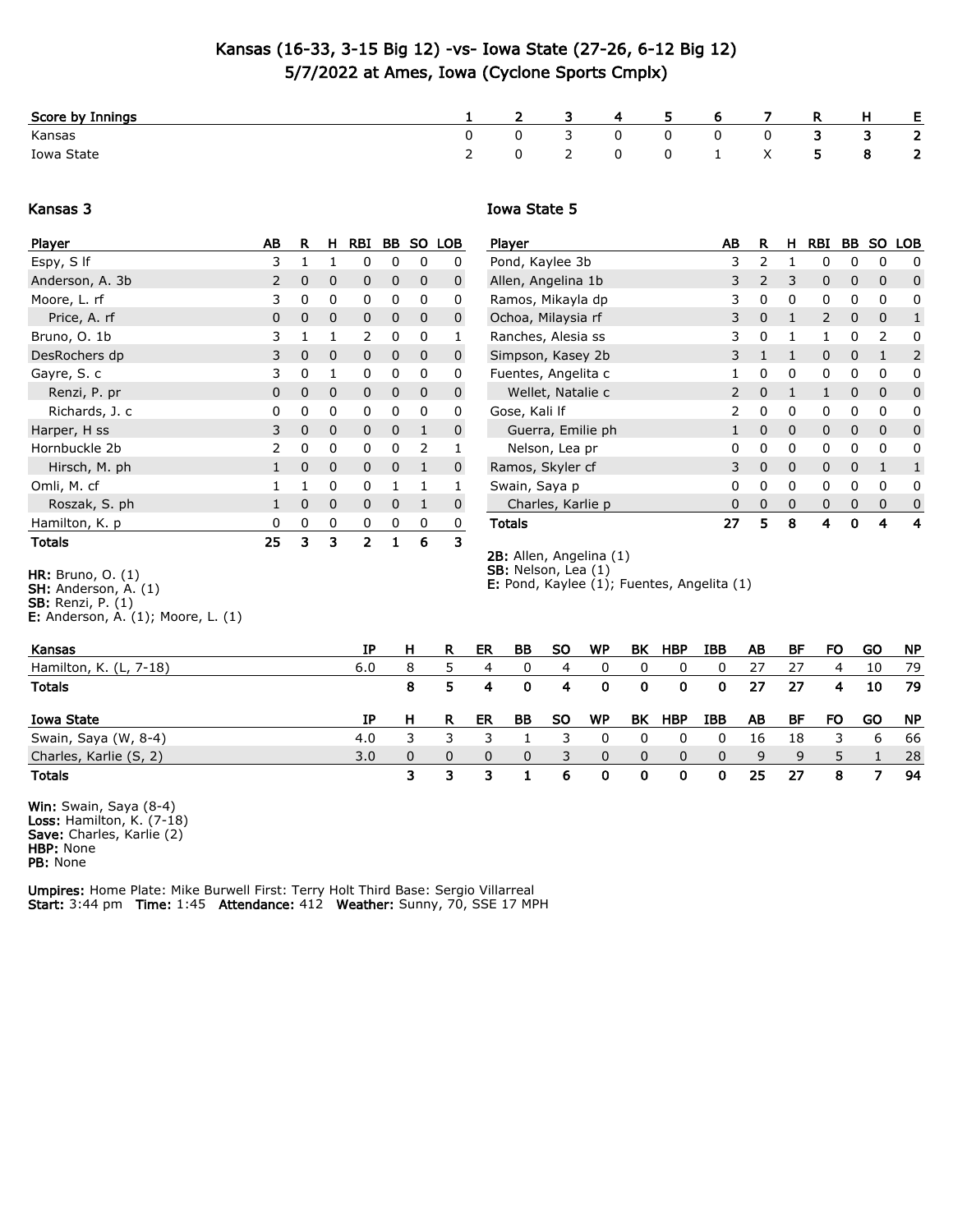## Play By Play

| Kansas - Top of 1st                                                                            |         |         | KAN              | <b>ISU</b>      |
|------------------------------------------------------------------------------------------------|---------|---------|------------------|-----------------|
| Espy, S singled to center field (1-0 B).                                                       |         |         |                  |                 |
| Anderson, A. out at first 1b to 2b to catcher, SAC, bunt (1-1 FB); Espy, S advanced to second. |         |         |                  |                 |
| Moore, L. grounded out to 2b (3-2 BFKFBFB); Espy, S advanced to third.                         |         |         |                  |                 |
| Bruno, O. grounded out to 2b (0-0).                                                            |         |         |                  |                 |
|                                                                                                | Runs: 0 | Hits: 1 | <b>Errors:</b> 0 | Left On Base: 1 |

| Iowa State - Bottom of 1st                                                                              |                           | KAN | ISU             |
|---------------------------------------------------------------------------------------------------------|---------------------------|-----|-----------------|
| Pond singled to right field (0-0).                                                                      |                           |     |                 |
| Allen, A. doubled to left center (3-2 BBBKF); Pond advanced to third, scored on a fielding error by rf. |                           |     |                 |
| Ramos, M. grounded out to 3b (2-0 BB).                                                                  |                           |     |                 |
| Ochoa lined out to rf (0-1 K).                                                                          |                           |     |                 |
| Ranches singled to left center, RBI (1-2 KFB); Allen, A. scored.                                        |                           |     |                 |
| Simpson flied out to If (1-0 B).                                                                        |                           |     |                 |
|                                                                                                         | Runs: 2 Hits: 3 Errors: 1 |     | Left On Base: 1 |

| Kansas - Top of 2nd                                                     |         |                | <b>KAN</b> | ISU             |
|-------------------------------------------------------------------------|---------|----------------|------------|-----------------|
| DesRochers reached on a fielding error by 3b, advanced to second (0-0). |         |                |            |                 |
| Gayre, S. flied out to If $(0-1 K)$ .                                   |         |                |            |                 |
| Harper, H grounded out to 3b (2-1 KBB).                                 |         |                |            |                 |
| Hornbuckle struck out swinging (3-2 BSBFBFS).                           |         |                |            |                 |
|                                                                         | Runs: ( | <b>Hits:</b> 0 | Errors: 1  | Left On Base: 1 |

| Iowa State - Bottom of 2nd        |                |         | KAN | ISU                              |
|-----------------------------------|----------------|---------|-----|----------------------------------|
| Fuentes grounded out to 2b (0-0). |                |         |     |                                  |
| Gose grounded out to ss (0-1 K).  |                |         |     |                                  |
| Ramos fouled out to 3b (1-0 B).   |                |         |     |                                  |
|                                   | <b>Runs:</b> 0 | Hits: 0 |     | <b>Errors: 0 Left On Base: 0</b> |

| Kansas - Top of 3rd                                                                |         | <b>KAN</b> | <b>ISU</b>                        |
|------------------------------------------------------------------------------------|---------|------------|-----------------------------------|
| Omli, M. walked (3-0 BBBB).                                                        |         |            |                                   |
| Espy, S reached on a fielder's choice, bunt (1-0 B); Omli, M. advanced to second.  |         |            |                                   |
| Anderson, A. popped up to 2b (1-1 SB).                                             |         |            |                                   |
| Moore, L. fouled out to rf (0-0); Omli, M. advanced to third.                      |         |            |                                   |
| Espy, S advanced to second on a throwing error by c; Omli, M. scored on the error. |         |            |                                   |
| Wellet to c for Fuentes.                                                           |         |            |                                   |
| Bruno, O. homered to left center, 2 RBI (3-2 BBBKK); Espy, S scored.               |         |            |                                   |
| DesRochers grounded out to p (0-1 S).                                              |         |            |                                   |
|                                                                                    | Runs: 3 |            | Hits: 1 Errors: 1 Left On Base: 0 |

| Iowa State - Bottom of 3rd                                                                                                 |         | <b>KAN</b> | ISU             |
|----------------------------------------------------------------------------------------------------------------------------|---------|------------|-----------------|
| Pond reached on an error by 3b (1-2 KKB).                                                                                  |         |            |                 |
| Allen, A. singled through the right side (1-0 B); Pond advanced to second.                                                 |         | 3.         |                 |
| Ramos, M. grounded out to 1b unassisted (2-2 KBKB); Allen, A. advanced to second; Pond advanced to<br>third.               |         |            |                 |
| Ochoa singled up the middle, advanced to second on the throw, 2 RBI (1-2 BFS); Allen, A. scored; Pond<br>scored, unearned. |         |            | 4               |
| Ranches struck out swinging (0-2 FKS).                                                                                     |         |            | 4               |
| Simpson struck out looking (2-2 BBFFK).                                                                                    |         |            | 4               |
| Runs: 2                                                                                                                    | Hits: 2 | Errors: 1  | Left On Base: 1 |

| Kansas - Top of 4th                           | KAN | ISU |
|-----------------------------------------------|-----|-----|
| Gayre, S. singled up the middle (2-2 FBFB).   |     |     |
| Renzi, P. pinch ran for Gayre, S              |     | 4   |
| Renzi, P. stole second.                       |     |     |
| Harper, H grounded out to 3b (0-2 FS).        |     |     |
| Hornbuckle struck out swinging (2-2 BKSBFFS). |     |     |
| Omli, M. struck out swinging (1-2 KSFBS).     |     |     |